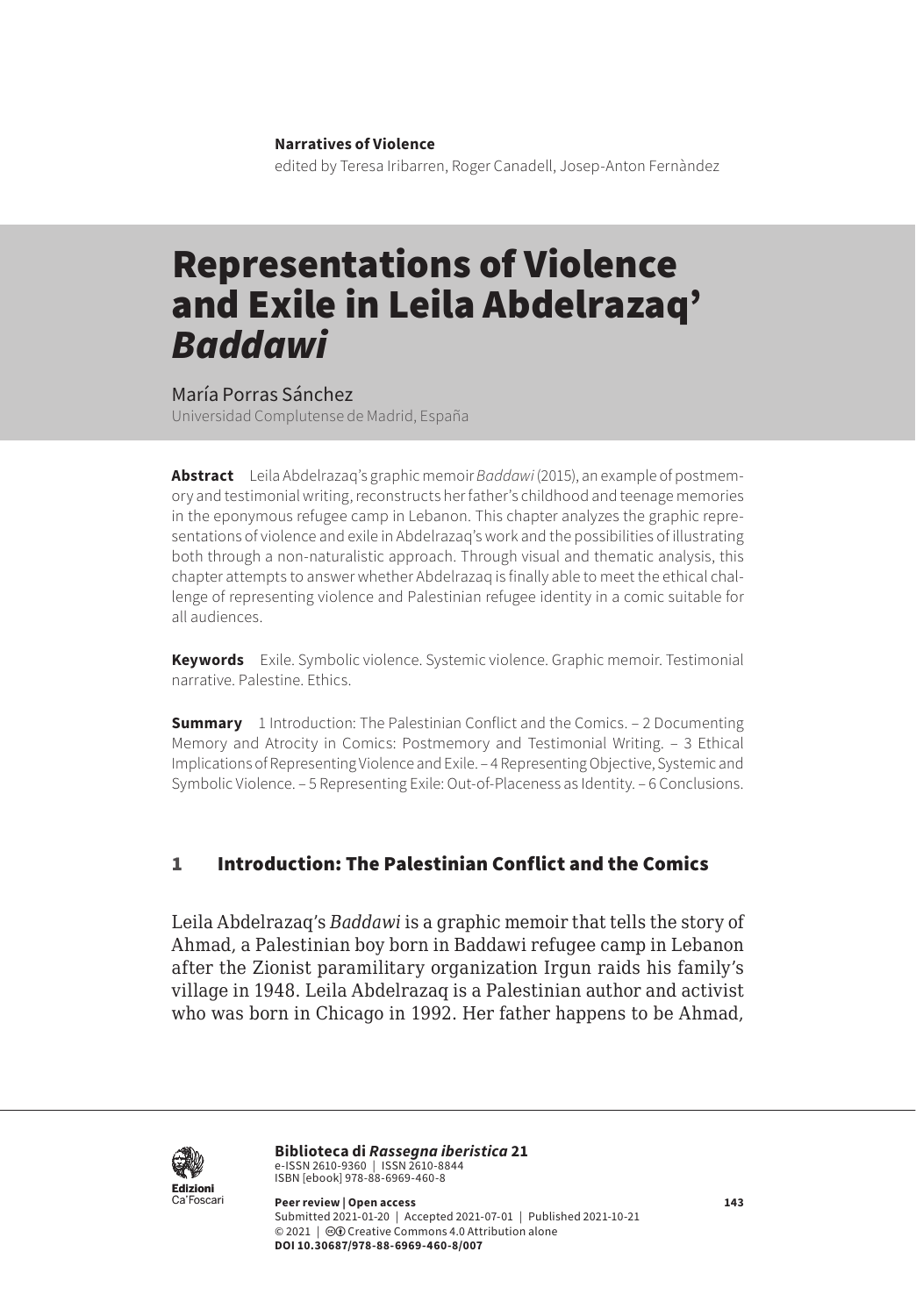<span id="page-1-0"></span>*Baddawi*'s protagonist. Her graphic memoir fuses family stories and Palestinian history, becoming a repository of Palestinian memory.

Many graphic novels have turned their attention to Palestine as an "unholy land of conflict" (Fischer 2013, 201). It is the case of the acclaimed *Palestine* (2001) and *Footnotes in Gaza* (2009) by Joe Sacco, *Waltz with Bashir* by Ari Folman (2009), based in the eponymous film, the graphic travelogue *Jerusalem: Chronicles from the Holy City* (2012) by Guy Delisle and Irene Nasser's *Budrus* (2013), portraying an unarmed protest movement through the eyes of a 15-year-old girl. Although all these graphic novels are non-fiction narratives and all of them address, albeit from different perspectives, the Palestinian-Israeli conflict from a personal stance, Abdelrazaq's is the first graphic memoir in English in which the narrator and the protagonist are family related. It is also the first that focuses on the experience of exile.

Although comics have always been connected to social commentary, the number of autobiographic comics that bear visual witness to traumatic events and crisis has multiplied since the first edition of *Maus* (1986). The recent monographs and edited volumes analyzing comics as a form of memory, witnessing, autobiography and documentary (Chute 2016; Mickwitz 2016; Ahmed, Crucifix 2018; Mickwitz, Horton, Hague 2019; Nabizadeh 2019, among others) give proof of the increasing number of graphic narratives dealing with this content. As Chute argues, "the essential form of comics – its collection of frames – is relevant to its inclination to document" through the succession and accumulation of frames presented as evidences (2016, 2). It seems that Abdelrazaq shares this view of comics since she started using the medium "when I began looking for a creative outlet that would allow me to explore the types of political themes I was interested in" (Abdelrazaq qtd. in Ghanem 2018).

This chapter examines the graphic representations of violence and exile in Abdelrazaq's *Baddawi* as the two poles of Palestinian history since 1948 and the possibilities of illustrating both through a non-naturalistic approach, promoting a stronger engagement with readers without reproducing or reenacting trauma. It follows Slavoj Žižek's categorization of violence (2008) and Edward Said's reflections on exile (1992; 2001; 2012), while drawing from comics studies to approach the specificities of the comic medium. As we will see, Abdelrazaq uses a two-fold strategy: the story she narrates is deeply personal – her father's and his family's –, but the graphic treatment and the narrative genre the author chooses to do so – the coming-of-age story – make the story universally appealing, prompting its readers to identify themselves with a simply-drawn boy and his yearn for a safe future.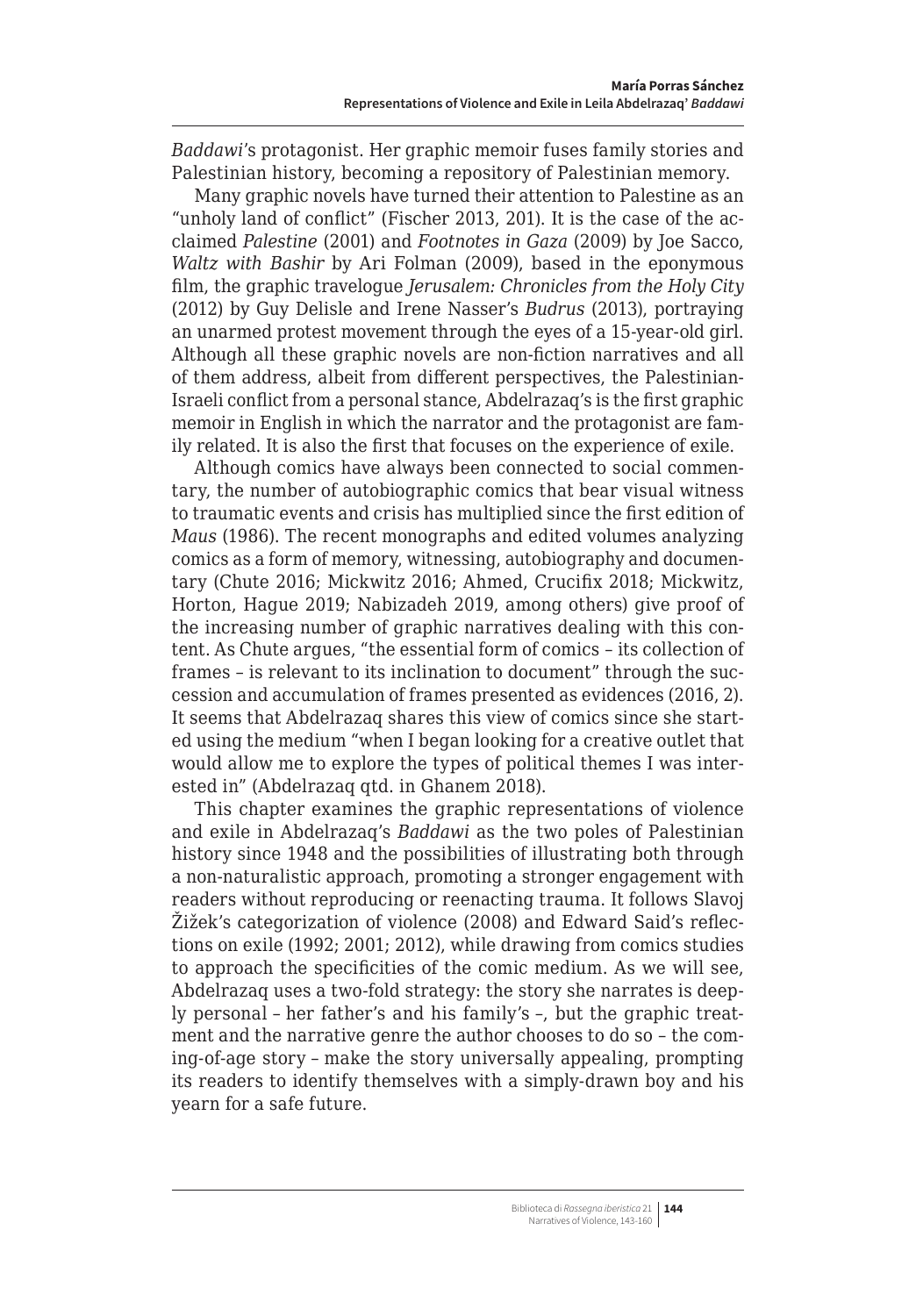## <span id="page-2-0"></span>2 Documenting Memory and Atrocity in Comics: Postmemory and Testimonial Writing

Abdelrazaq's *Baddawi* shares with Joe Sacco's *Palestine* and *Footnotes in Gaza* an interest for bringing into focus historical episodes and personal stories that otherwise might have passed unnoticed. Or, as Edward Said argued in his introduction to Sacco's *Palestine*, a narrative concerned with the point of view of "history's losers" (Said 2001a, iv).

Abdelrazaq's graphic memoir – much like Sacco's documentary comics – bears witness, becoming a memory artifact. Unlike Sacco, she records family memories without documenting in detail the larger context. *Baddawi* narrates the story of Ahmad, Abdelrazaq's father, and his family: how they flee their ancestral home in Safsaf, Galilee, and become permanent refugees, first in the camp of Nahr al-Bared in Northern Lebanon and then in Baddawi, which opened in 1955, covering Ahmad's childhood and teenage years (1959-1980) until he abandons Beirut to pursue university studies in the US. As Cheurfa has pointed out, *Baddawi* is related to Sacco's and some of the most renowned comics authors in account of its focus on bearing witness as a "graphic life narrative which follows the testimonial tradition of postcolonial witness comics such as Art Spiegelman's *Maus*, Joe Sacco's *Palestine*, and Marjane Satrapi's *Persepolis*" (Cheurfa 2020, 364). Like these authors, Abdelrazaq uses black and white exclusively, similarly to the rest of her comics and artistic production. Her drawing style is austere, but her essentialism contrasts with the dynamism in the layout: each page shows a varied display of compositions and panel shapes, alternating black backgrounds and white backgrounds.

Since the author was not a direct participant of the action, but a listener of the stories shared by her family (Abdelrazaq 2015, 123), Abdelrazaq is a secondary witness (Jilovsky 2015), someone who was not present at the time in which the events took place but who was exposed to her father's memories of those events. For Jilovsky,

bearing witness for the secondary witness means adopting strategies to overcome the lack of physical presence as well as explicitly acknowledging this lack of presence in their testimony, whether through form or content. (2015, 34)

Those strategies include a preface situating her father's story within the historical context of the Palestinian exile and a glossary which highlights and expands information of socio-political agents involved in the Palestinian-Israeli conflict – Irgun, PLO (Palestine Liberation Organization), Intifada, Mossad, Political Factions in the Lebanese Civil War, UNRWA (United Nations Relief and Works Agency for Palestine Refugees in the Near East) – and cultural references about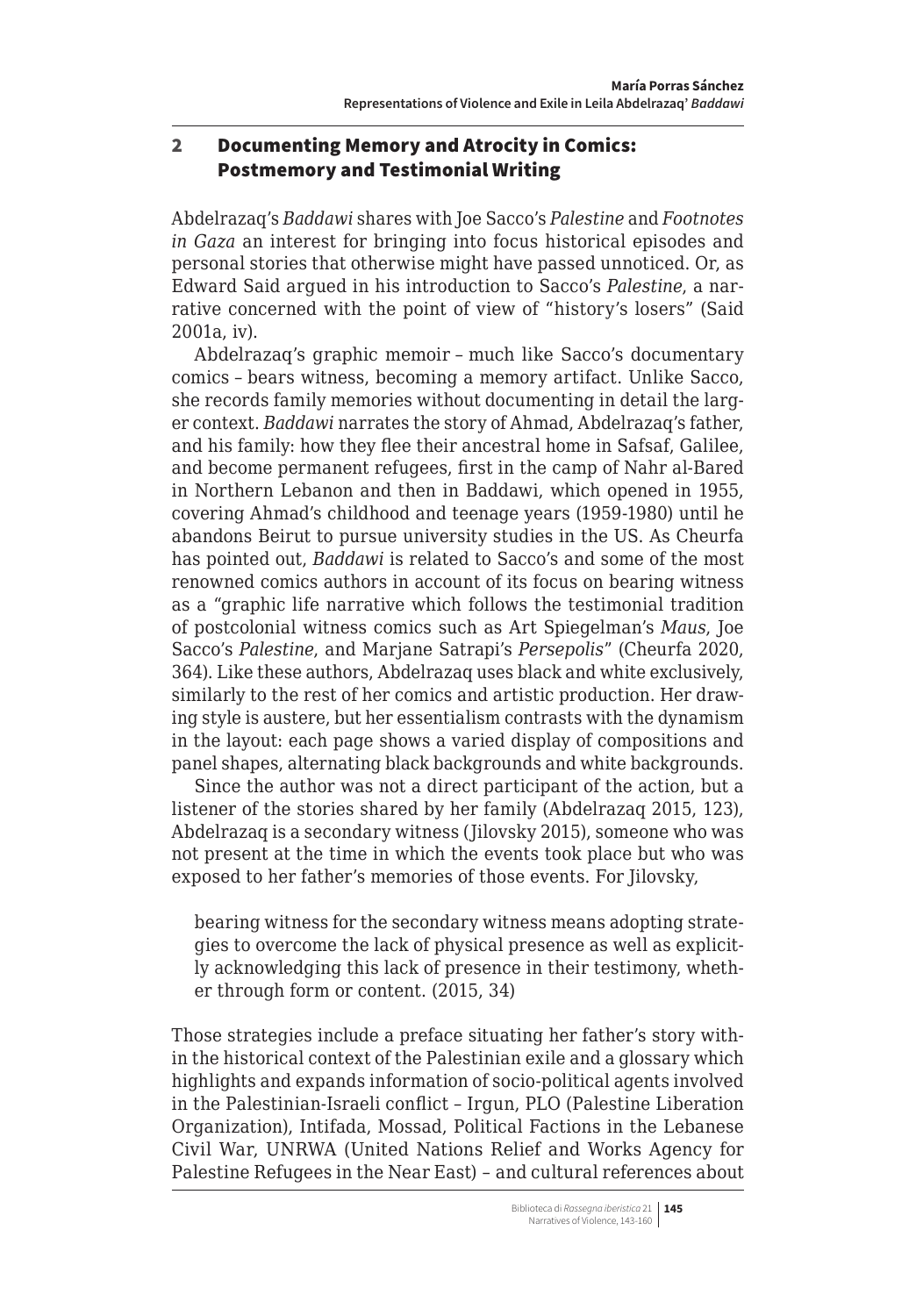food, geographic locations or festivities. There are also different paratexts, such as the use of family photographs included at the end of the graphic novel.

In addition, Abdelrazaq acknowledges the absence in her testimony in the dedication page of her graphic novel, while at the same time invoking other secondary witnesses to similar migration stories: "for all those children of immigrants who have not forgotten their parents' stories" (Abdelrazaq 2015, 7). The author expands this acknowledgment in the preface, clarifying that "the story you are about to read isn't about only my father" (2015, 11). By doing so, she draws a direct connection between the story of her father and his family and the context in which it happened; at the same time, she documents Palestinian history without attempting to summarize it, but through an individual story, her father's. This connection is symbolically evoked using geometric and floral patterns integrated in the illustrations. The author clarifies after the preface that they are *tatreez* designs from traditional Palestinian embroidery (2015, 13). This graphic motif acts as a visual thread embroidering the collective and the individual, family and history, memory and document, past and present.

Abdelrazaq's graphic memoir is an example of postmemory (Hirsch 1993; 2013). As Hirsch reflects, postmemory is the intersection of generational past and transferred trauma, between historical memory and family transferred memories: "At stake is precisely the guardianship of a traumatic personal and generational past with which some of us have a living connection and that past's passing into history" (2013, 202). Testimonial authority is then extended from ancestor to descendant, even if Abdelrazaq had no direct connection with the historical atrocities narrated in her memoir. Her graphic recreation of such a past functions as a homage to those who experienced such atrocity, as a recipient for her families' memories, and as the vindication of the visibility of the silenced and the repressed. Thus, the question of memory and bearing witness is a matter of political activism as a way of voicing silenced stories/histories for Abdelrazaq:

Memory is important to me as a Palestinian because of the way that oral histories and narratives of oppressed people are systematically erased. I'm also just interested in the way that memory is inconsistent, impacted by a person's feelings towards an event or their present political circumstances, changes as it turns into a story that is passed down between generations, and the way that memory, as it exists in the mind, toes the line between reality and imagination. From a creative standpoint, I think there are a lot of interesting things you can do when retelling memories because of all of these layers. (Abdelrazaq qtd. in Ghanem 2018)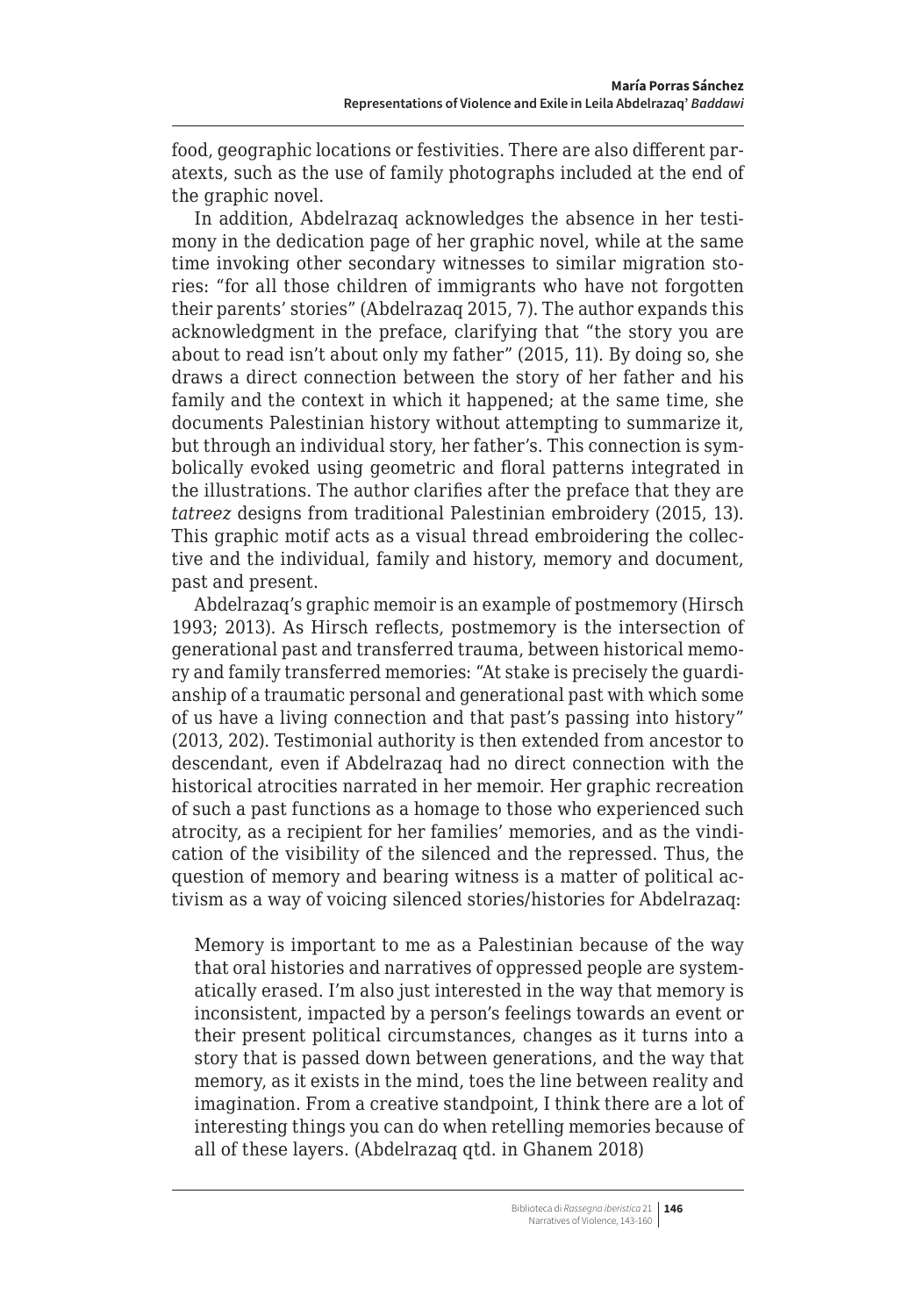<span id="page-4-0"></span>Besides voicing "erased" oral "histories", the author is aware of the inconsistencies of secondary witnessing as a reproduction of transferred memories, but she also emphasizes on the creative possibilities of such retelling. Reproducing family stories within a historical context furtherly explored in the graphic novel turns Abdelrazaq into a spokesperson of the Palestinian cause through the reception of the individual archive of her father's and her family's memories. This position illustrates the connection between individual and collective histories, since "individual archives also reveal emotional connections while functioning as nodes where individuals can engage with broader groups and communities" (Ahmed, Crucifix 2018, 282). The structure of the graphic memoir through short chapters organized chronologically, each one involving a specific memory, abounds on the notion of the individual archive and the inconsistencies and ellipsis of retelling.

In the case of *Baddawi*, the individual and the collective memory are intrinsically connected with violence and exile. Abdelrazaq reconstructs her father's childhood and adolescence interspersing them with episodes of the Nakba and the events marked by it, such as the Six Day War and the Lebanon Civil War. The Nakba, 'catastrophe', was an extended operation of ethnic cleansing of Palestine in 1948 which caused a massive exodus and the dismemberment of the historic Palestine. As Masalha states, the Nakba is fundamental for the Palestinian collective memory and "the most traumatic event in the history of the Palestinian people" (Masalha 2012, 1). Abdelrazaq chooses this event to open her graphic memoir as a turning point for her family and for all Palestinians, an episode in which history and subjective experience converge.

# 3 Ethical Implications of Representing Violence and Exile

The author is certain about the capacity of comics as a medium for shedding light on social and political themes like those she approaches in *Baddawi* by presenting them in a fragmentary, unpretentious way:

It's also dealing with a lot of political and social themes that people might at first think are complicated […] comics are really good because they're more accessible and they break things down and they're not pretentious. You can explain what you believe, and people will engage sometimes in what you believe as well. (Abdelrazaq qtd. in Sawyer 2018, 3)

Seeking for the reader's engagement, Abdelrazaq deploys a didactic activism: comics are the accessible vehicle to teach readers alternative beliefs. As Alfarhan argues, graphic life narratives from the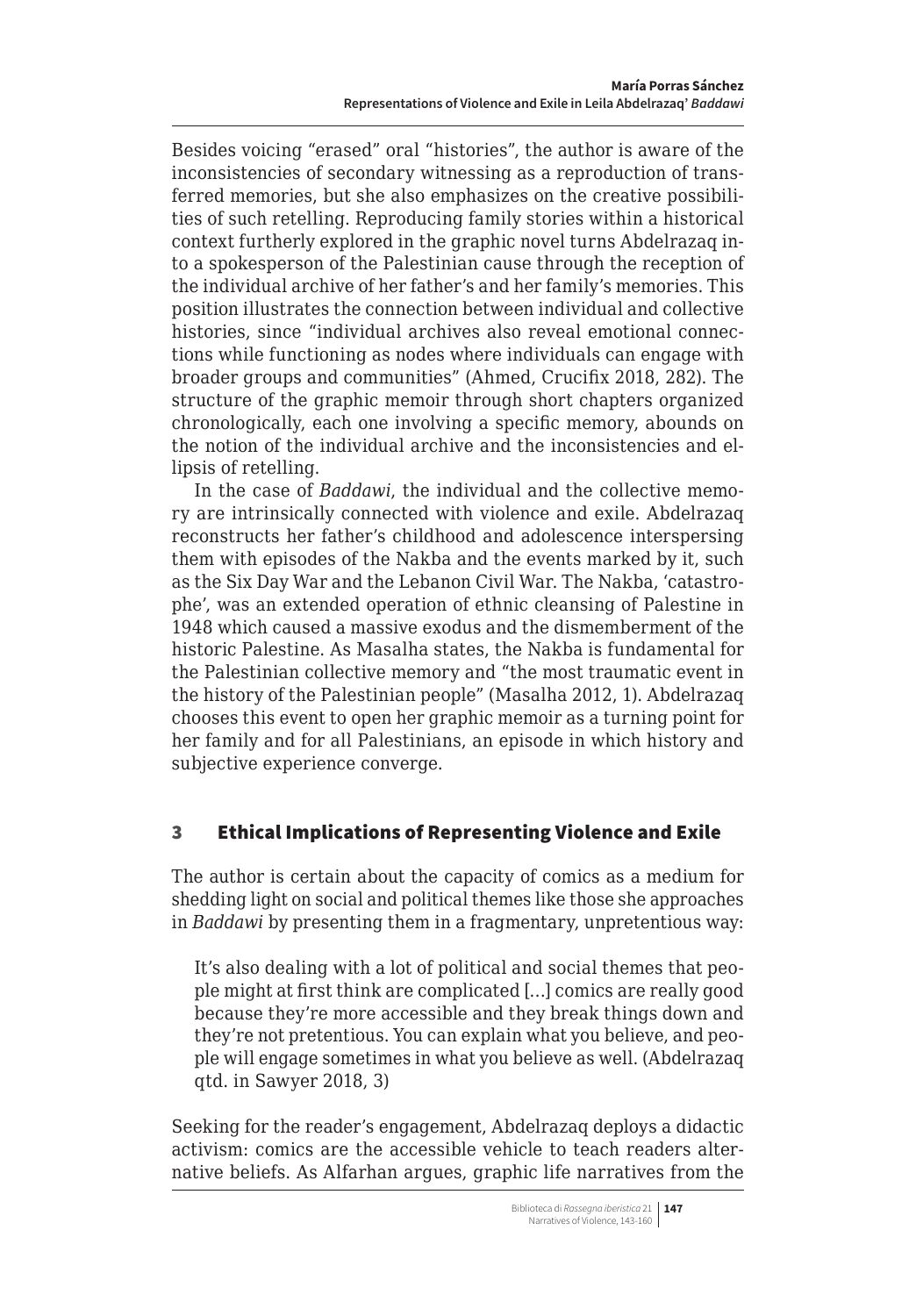Middle East are often framed within a universal human rights rhetoric which "facilitates empathy-fueled reading practices that do not force the reader to question or contend with their own role or subject position" (Alfarhan 2020, 155). However, Alfarhan also notes, *Baddawi* does not participate of such rhetoric by presenting a subjective experience – Ahmad's individual story – within the larger context of Palestinian history (2020, 156-7). In this sense, it offers a subjective counter-narrative of history. As Said argued referring to comics read in his childhood, they "played havoc with the logic of a+b+c+d and they certainly encouraged one not to think in terms of what the teacher expected or what a subject like history demanded" (2001a, ii).

As Chute points out, documentary comics frequently involve "an ethical attempt to represent intimately those ignored in the world arena" (2016, 201). But it is an ethical attempt that calls for an ethical response. For Alfarhan, this is especially apt for confronting and provoking Western readers, "denying them the ability to empathize without feeling historically implicated in the violence to which [the protagonist] is subjected" (2020, 159). By engaging readers in such a counter-narrative, Abdelrazaq's work becomes an ethical reading which connects with Palestinian history through her father's individual experience, highlighting "the worldliness of Palestinian difference" (Feldman 2020, 1).

*Baddawi* is also an example of the ethical compromise in the politics of representation in many graphic life narratives. For Naghibi, Rifkind and Ty they show:

a shared affective and ethical drive toward balancing depictions of deplorable refugee, migrant, and immigrant conditions with representations of individual and collective agency, resilience, organizing, care, and resistance. (2020, 297)

Abdelrazaq uses two strategies for balancing ethically the refugee condition and violence with individual resilience in the story: the graphic treatment of atrocity and the coming-of-age theme.

Both strategies are present in one of its referential works, Marjane Satrapi's *Persepolis* (2000-03). Its global success turned it into a model for different coming-of-age autographics from and about the Middle East, opening a path to shed light on personal, sociopolitical and cultural issues in the Arab/Muslim world (Reyns-Chikuma, Ben Lazreg 2017, 758). Cheurfa considers that *Baddawi* "models itself in terms of style and subject" on *Persepolis* (2020, 364). It follows the same austere, monochrome aesthetic, defined by García (2015, 280) as the antithesis of detailed exuberance of mainstream comics.

Abdelrazaq's graphic style is characterized by a low level of iconicity that keeps the quantity of details to the minimum: the backgrounds are simple – basic drafts of house interiors, street views,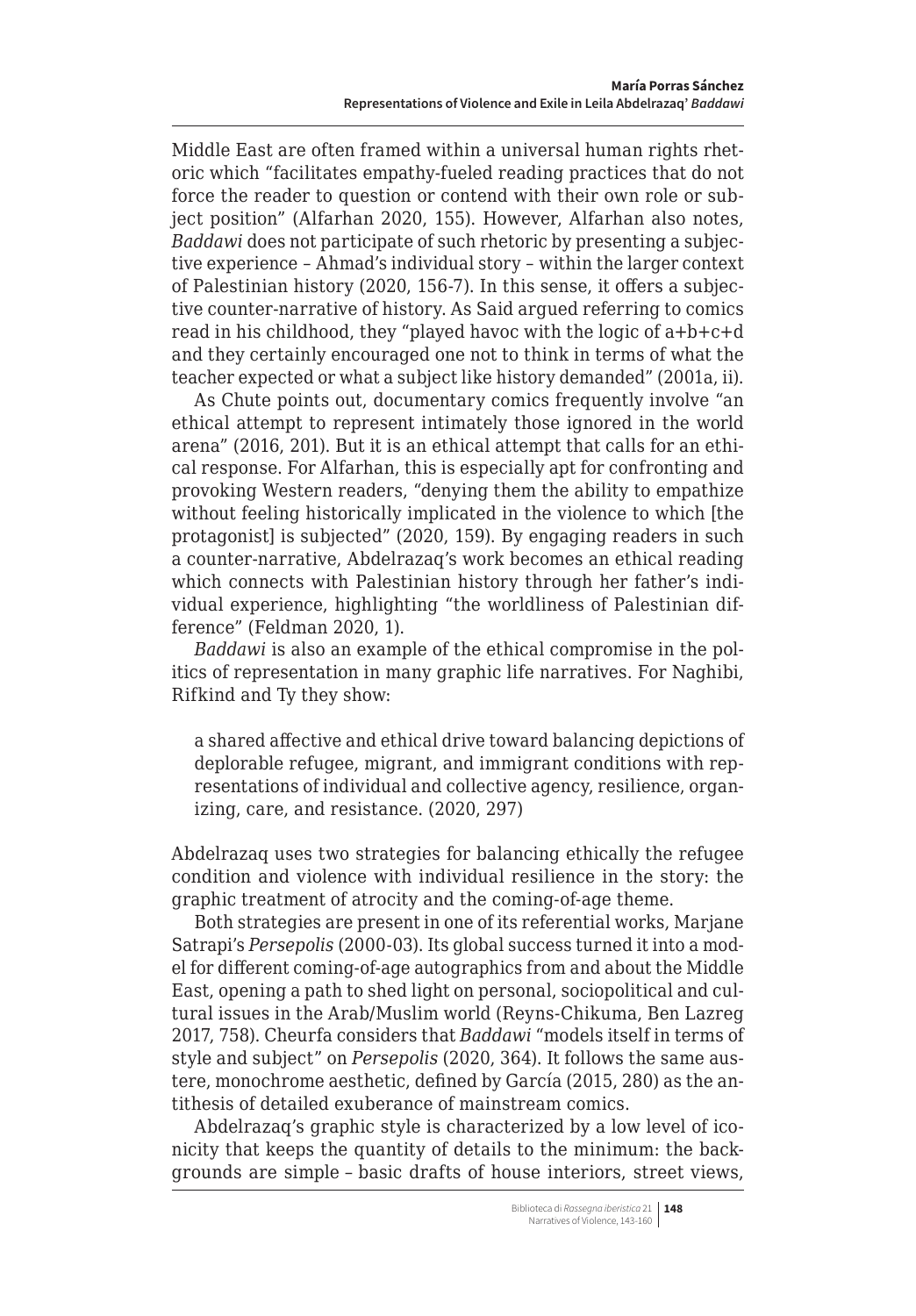landscapes –, the figures are flat and scarcely characterized, their features cartoonish. In the paratexts at the end of the volume the author includes a photograph of his father when he was a child, so it is easy to see that she makes no attempt to recreate his physiognomy nor to caricaturize any of his features. In this choice we see an authorial mark of style – no other character in the comic is drawn with naturalistic features, except for the leaders of the political factions in the Lebanese Civil War (2015, 44, 119) – but also an attempt to present Ahmad as an average boy. Thus, the iconic simplicity promotes an identification with the reader. As McCloud describes (1993, 36-7, 41), the cartoonish, simplified style of certain comics promotes an empathetic engagement. A cartoonish face with no personalized features, with no individuality, acts as an "empty shell" (1993, 36) in with readers project themselves. A cartoonish boy such as Ahmad, drawn with no attempt to portray realistically the author's father, calls for an identification reader-character. Revealingly, the *tatreez* designs which connect different chapters are reproduced in a more naturalistic way than figures and backgrounds: as we will see, they function as visual metaphors for the deep-rooted affiliation of exiles with Palestine.

Nevertheless, the graphic treatment of atrocity is also framed within Abdelrazaq's non-naturalistic, simple style. Violence is never explicit, although dead bodies and victims of violence are recurrent. Victims and perpetrators are represented with an even lower level of iconicity than the rest of characters. Corpses are represented as featureless blank silhouettes. Explicit violence is therefore simplified and codified through these blank silhouettes, so Abdelrazaq reproduces it without traumatizing the reader. In *Baddawi*, as in many other testimonial comics focusing on historical trauma, the question is not *whether* atrocity can be represented but *how* to represent it (Huyssen 2003, 122). Through codification and fragmentary nature, comics like *Baddawi* ask for the direct participation of the reader, encouraging them to "fill in the blanks" which are suggested but not explicitly described. It is a form of asking the reader to invest creatively and productively in the story (Nabizadeh 2019, 4). Kidd argues that it is more effective to expose young readers to historical trauma rather than protecting them, disguising violent events under certain guise or presenting condescending stories (2011, 196). Abdelrazaq's style, in this sense, is the opposite to Joe Sacco's: Sacco saturates his narratives with details and give his characters a high level of iconicity, in an attempt to document facts in a journalistic, objectivist account. On the contrary, *Baddawi* does not attempt to document her story at a formal level. Even if she provides historical information within the text, her graphic treatment of that information is not documentary: violence is present but codified through low iconicity. In the absence of realistic details, drawings are less traumatic.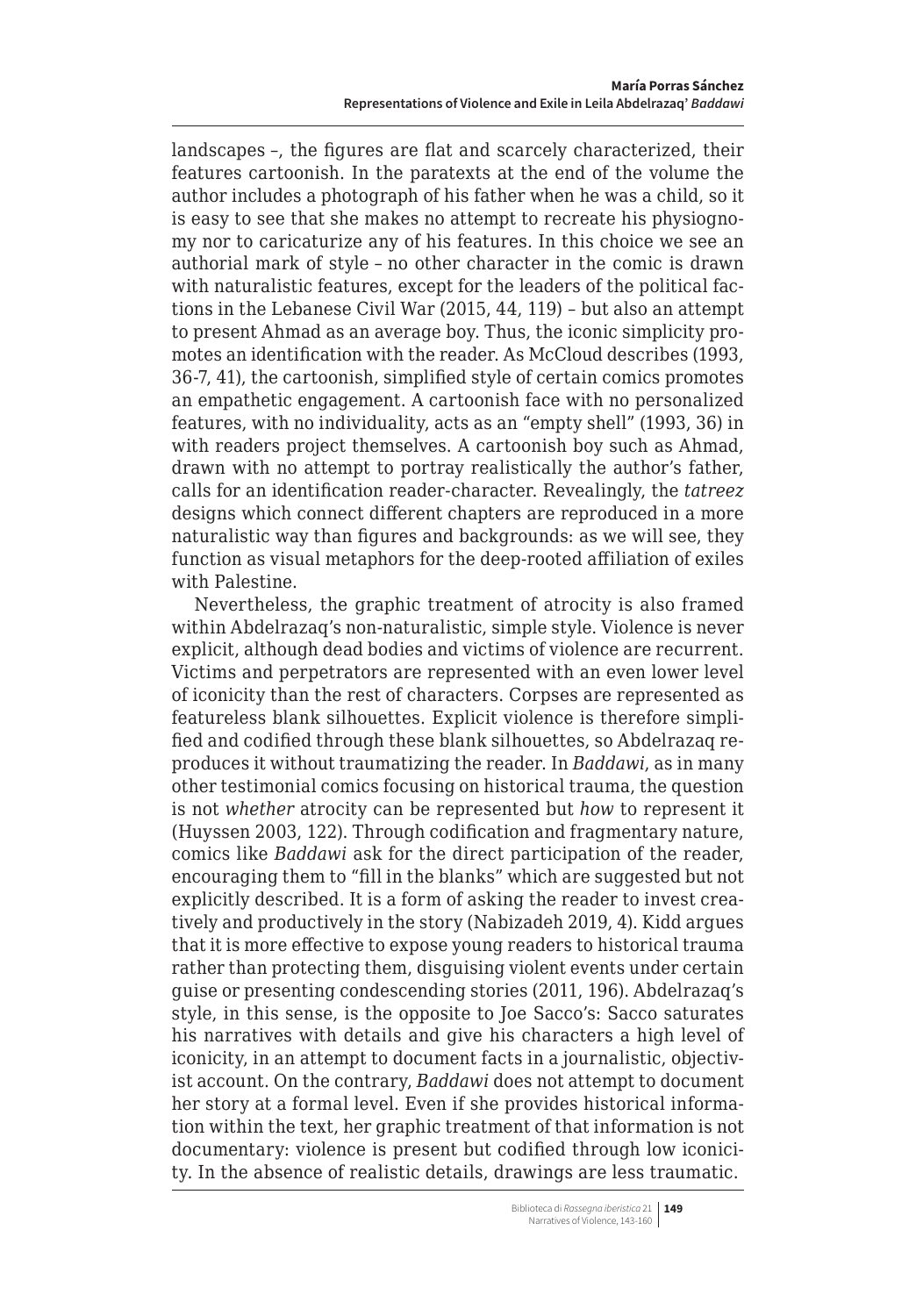In order to know if *Baddawi* disturbs its potential readers, one should consider its ideal recipient. Upon its publication, some reviewers and librarians considered it a young adult graphic novel (Karp 2015; McLeod 2015).<sup>1</sup> A different reviewer considered it a crossover, "an ideal introduction to Palestine for people of all ages" (Davis 2015).<sup>2</sup> Taking into account Abdelrazaq's considerations of comics as a medium for introducing complex political and social themes and presenting an alternative rhetoric to mainstream media regarding Palestine (Sawyer 2018), we can presume that the author did not address his graphic memoir to a young readership intentionally. However, this is a frequent feature in crossover narratives, since most of the times "there is no authorial intention when adult fiction crosses over to young readers" (Beckett 2009, 28). Whether it is addressed to young readers or not, violence and atrocity are presented subtly through a non-naturalistic and codified approach, as we will further explore in the next chapter. Therefore, the graphic memoir documents history in subjective way without traumatizing the reader. There is an ethical compromise with the story and the protagonist's memories, but also with the potential reader, whose sensitivity is not thwarted by the recreation of explicit violence.

It is worth mentioning that *Baddawi* is marketed as a "comingof-age story" in its back cover, a thematic framework that usually engages with young readers.<sup>3</sup> Coming-of-age stories often make use of the motif of life as a journey, focusing on the growth of the main character from youth to adulthood. Ahmad's story also involves such a journey of self-discovery in the midst of the larger context of Palestinian history and exile. When his (mis)adventures start in 1959 he is a as a first-grade student, when *Baddawi* ends in 1980 he is a twenty-year-old adult. By adopting the conventions of this genre – depicting a young character who grows up, matures and faces different crises, confronting crucial choices that determine his future life – the author turns Ahmad's individual plight into a recurrent model of the coming-of-age story, promoting identification, especially among younger readers.

<sup>1</sup> See also Van Tech Library recommended readings at [http://www.vantechlibrary.](http://www.vantechlibrary.org/summer-reads--for-students-in-grades-8-and-9.html) [org/summer-reads--for-students-in-grades-8-and-9.html](http://www.vantechlibrary.org/summer-reads--for-students-in-grades-8-and-9.html).

<sup>2</sup> See also The Smithsonian Asian Pacific American Center recommended readings at <http://smithsonianapa.org/bookdragon/baddawi-leila-abdelrazaq/>.

<sup>3</sup> Beckett mentions that the American Library Association created the Alex Awards for adult-to-child crossover fiction: "often the novels awarded have young protagonists and many are coming-of-age stories that appeal to teenage readers" (2009, 32).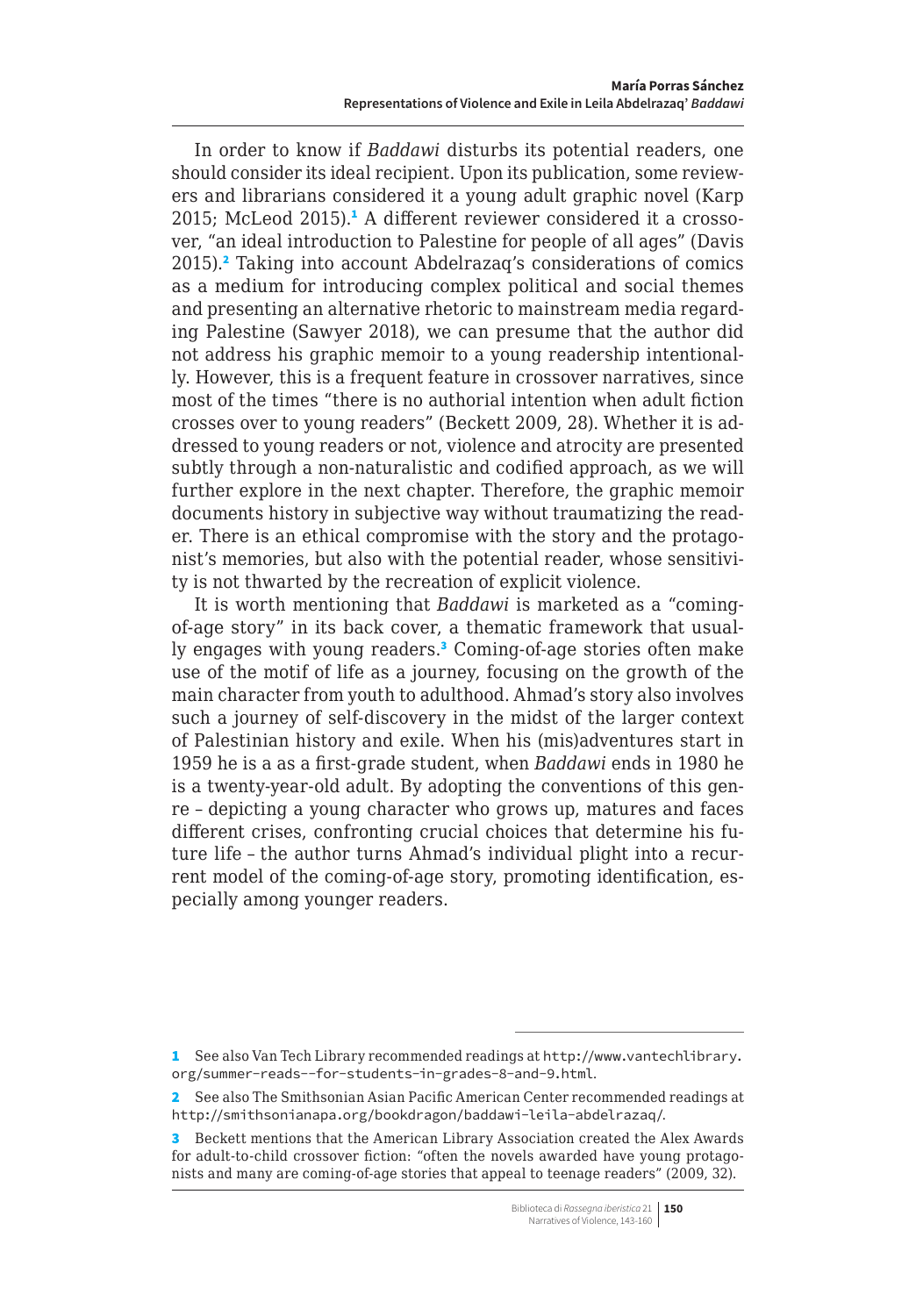#### <span id="page-8-0"></span>4 Representing Objective, Systemic and Symbolic Violence

The pull of the Nakba's memory becomes evident in the graphic memoir. Even if the event took place before Ahmad was born, the introductory section is devoted to this event. Ahmad's parents were two of the 750,000 Palestinians who lost or fled their homes and became refugees. Their village, Safsaf, was raided on 29 October 1948 by Zionist soldiers who killed 50-70 people (Masalha 2012, 86).<sup>4</sup> Abdelrazaq's paternal grandparents escaped a narrow death and then walked to a refugee camp in Northern Lebanon, transferring to Baddawi, the camp that gives the graphic memoir its title, where most of their sons and daughters were born and raised.

Therefore, *Baddawi* opens with a violent episode which also marks the beginning of the Palestinian diaspora. Violence and exile go hand in hand in the case of Ahmad and his family, in the case of the Palestinian people, and also in the graphic memoir.

In *Violence: Six Sideways Reflections*, Slavoj Žižek differentiates three types of violence (2008, 12): subjective (perpetrated by clearly identifiable individuals or groups, such as crimes or terrorist acts), objective (without a clear perpetrator, sometimes passing unnoticed behind the subjective type of violence, such as racism or discrimination), and systemic (the ominous result of political and economic systems). He adds a complementary category, symbolic violence, embodied in language and its forms (2008, 1). Žižek argues that the violent origins of the state of Israel linger through a state-sanctioned violence at present (2008, 120). In the Palestinian-Israeli context, systemic violence coalesces with objective violence (perpetrated by the army or the paramilitary groups, for instance) and subjective violence (violent attacks performed by individuals).

*Baddawi* offers plenty of examples of objective violence performed by soldiers of the Irgun, the Israeli and the Lebanese armies, in Safsaf (Palestine) before Ahmad was born, and then in Baddawi refugee camp in Lebanon through raids and bombings.

In her introduction, Abdelrazaq presents her most salient graphic strategy when representing violence: Israeli soldiers are depicted as black silhouettes without features, they are only identified in account of their helmet, gun, and an exaggerate threatening grin full of teeth. Whether they are members of the Irgun, one of the Lebanese political factions or the Israeli Defence Force, soldiers are indistinctly represented as these black featureless silhouettes throughout the graphic

<sup>4</sup> As Abdelrazaq mentions in the glossary (2015, 118), the paramilitary group Irgun was absorbed into the Israeli Defence Force (IDF), the Israeli army, normalizing the ethnic cleansing. Masalha (2012, 85-6) and other sources (Benvenisti, Gans, Hanafi 2007, 119; Khalili 2007, 167) also hold the IDF responsible for the Safsaf massacre.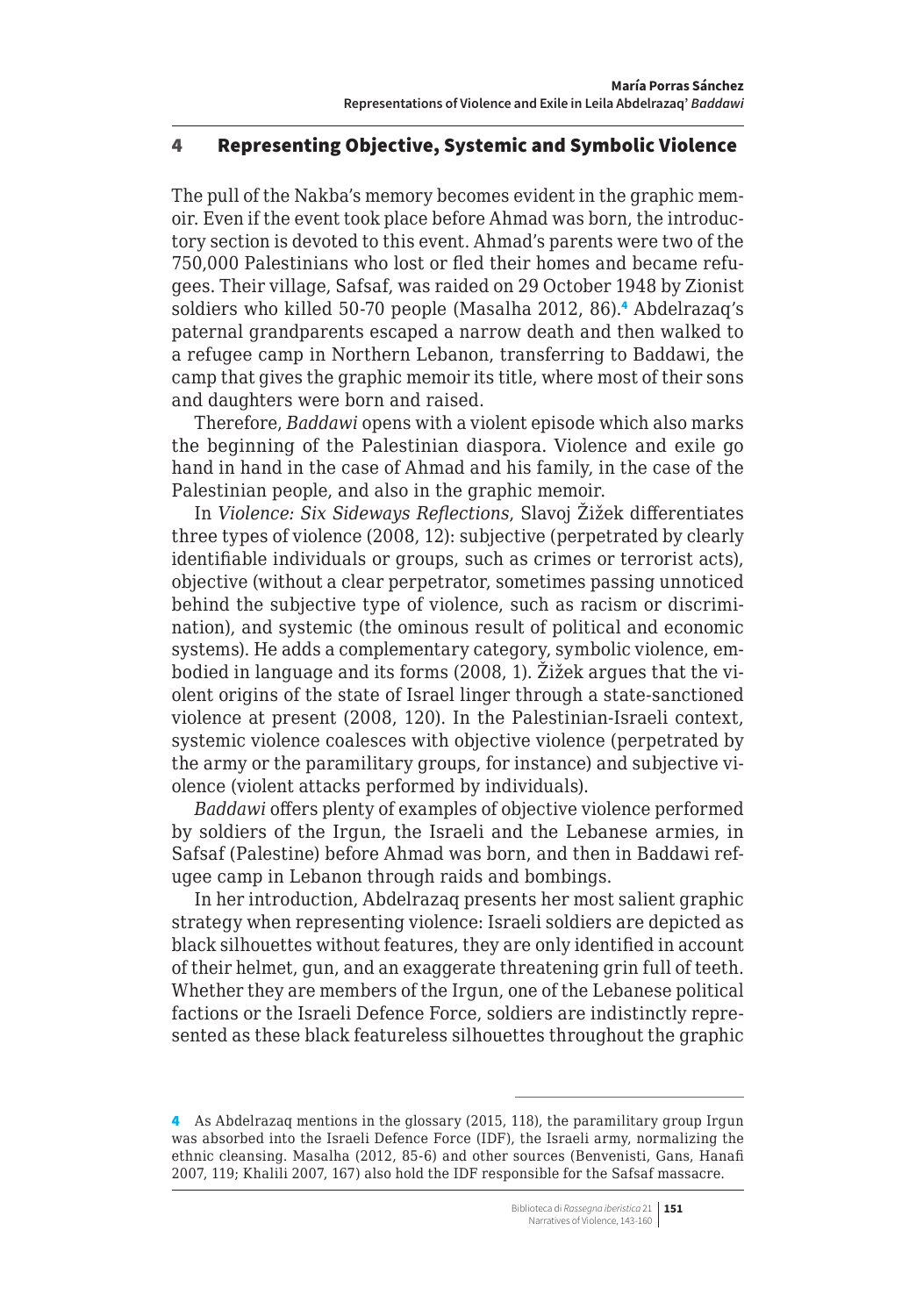memoir. They reappear in Ahmad's dreams with a slight difference: their contours become wavy. There is a clear identification between the real soldiers and the nightmarish soldiers, both are the monsters in Ahmad's story and the monsters in his dreams. Abdelrazaq is aware of the fact that she is demonizing the soldiers, but she does not feel responsible for giving them an "objective" representation:

So, I thought "Okay, if I'm going to this then there is no room for the other side. I'm responsible for my dad and my dad's story, I'm not responsible for keeping balance". I don't think there's any such thing as keeping balance, it's bullshit. Everybody has their bias and anyone who thinks they're not bias is usually white. Anyway, I just decided I don't care about faces and characters [for the army] because they can speak for themselves. (Abdelrazaq qtd. in Sawyer 2018, 5)

Abdelrazaq shows her commitment to memory and bearing witness by sticking to the facts of his father's story. At the same time, her activist choice is a way of (un)balancing the usual rhetoric in mainstream media when reporting violence in Palestine:

even right now when reporting on what's happening in Gaza, you see headlines of x number of members died. Did those people drop dead? No, they were killed! It's like taking the responsibility away from the Israeli solider who's killing people. (Abdelrazaq qtd. in Sawyer 2018, 5)

If, according to Abdelrazaq, mainstream Western media hide the responsibility of the soldiers, she mimics and reverses such rhetoric by demonizing and depersonalizing them, depriving them of individuality. By doing so, the author also shows the clear connection between objective violence and systemic violence. Her depersonalization strategy is a tool for denouncing the individual responsibility behind the state-sanctioned, systemic violence.

The author also highlights the underlying systemic violence in the Palestinian-Israeli-Lebanese context by evoking the constant objective violence or reproducing symbolic violence in most of the chapters. As in the case of the Safsaf massacre, the author presents different episodes of objective violence. In the chapter "The Cluster Bombs", the wife of one of Ahmad's cousins is killed in her house in Baddawi while baking as a result of an Israeli bombing (Abdelrazaq 2015, 62-3). The kneading and the fighter planes appear side by side, creating an incongruous visual analogy: for precarious lives surrounded by conflict, violence and domesticity go hand in hand.

Ahmad's family moves to Beirut when the climate of violence becomes overwhelming in the refugee camp only to discover a city also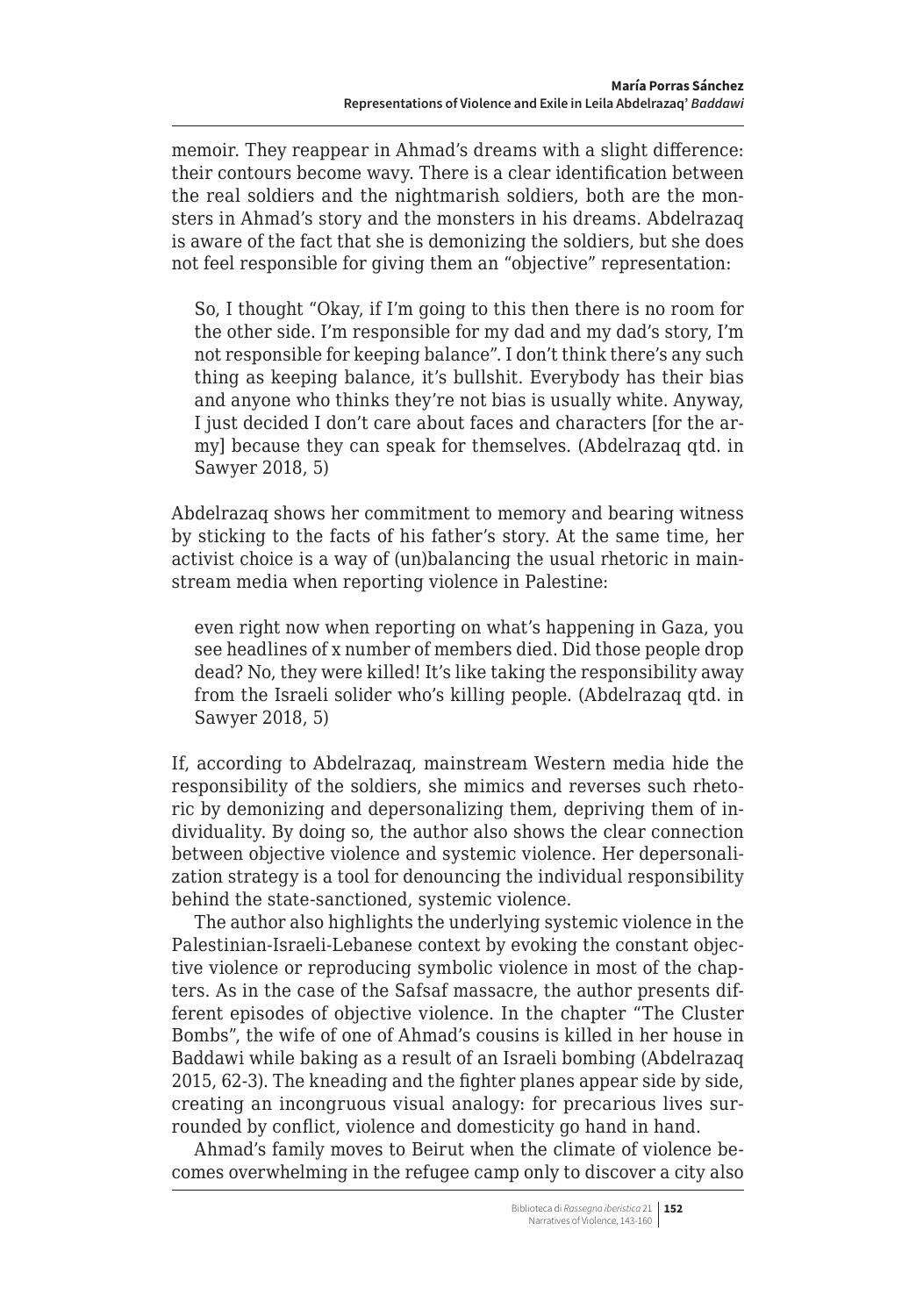immersed in the preliminaries of the Lebanese Civil War (1975-1990). In fact, violence is such a common occurrence that it is part of daily life, as we see in the chapter "The School Bus": Afif, one of Ahmad's younger brothers, is shot in his arm when he points a finger gun outside the window in the bus to school (Abdelrazaq 2015, 75). The reader cannot see who has shot him, but there are no textual references pointing at the shooter either. Ahmad takes his brother to their sister's apartment, and they go together to a nearby hospital. In the waiting room, Ahmad and his sister comment casually on Ahmad's progress in school (2015, 77). Characters show concern but no surprise, and there is not a single allusion to the responsible for the violent attack. This double ellipsis (graphic and textual) illustrates the recurrent presence of violence and its internalization by refugees, who endure and deal with it without any second thoughts. Objective violence becomes invisible but remains a permanent threat for Ahmad, who almost dies in a bombing in the streets of Beirut while buying groceries in another episode that goes uncommented (2015, 111).

Violence and impunity follow the protagonist wherever he goes, suggesting a never-ending cycle for the Palestinian refugee. When the situation in Beirut becomes unbearable with the Civil War, Ahmad asks his parents to return to Baddawi, where the UNRWA school is still open. One of his relatives, the butcher Abu Muhammad, dies during an Israeli bombing. The episode, as in the case of the previous ones, is evoked graphically but readers do not actually see the killing nor a graphic depiction of the body. They take place outside the page, in the gutters, "the rich empty spaces between the selected moments that direct our interpretation" (Chute 2009, 342). These gaps are productive, since they are the "basis of the discontinuous language of comics" (Groensteen 2007, 132). Far from obscuring meaning, these ellipses force the reader to use their imagination to recreate what is happening because, as Mikkonen states: "segmented sequences and fragmentation function as a provocation to meaning-making" (2017, 18).

Like their executioners, victims of violence are also featureless. Bodies are shown as blank silhouettes but, unlike the black and threatening executioners, they are represented in shading or even black, with bullet holes. These undifferentiation strategy recreates atrocity without reproducing it and causing further trauma, as we have argued in the previous section.

The everyday nature of violence is also present in chapters which might seem optimistic or cheerful at first time, like those in which Ahmad plays with his friends in Baddawi. Schoolground games frequently end throwing stones (Abdelrazaq 2015, 24) and one excursion to hunt birds ends with Ahmad being shot with lead bullets by an older boy (2015, 54). The occurrence of building a raft with balsa wood, which ends with hilarious consequences, hides the threat of death by water (2015, 59-61). All these chapters involve symbol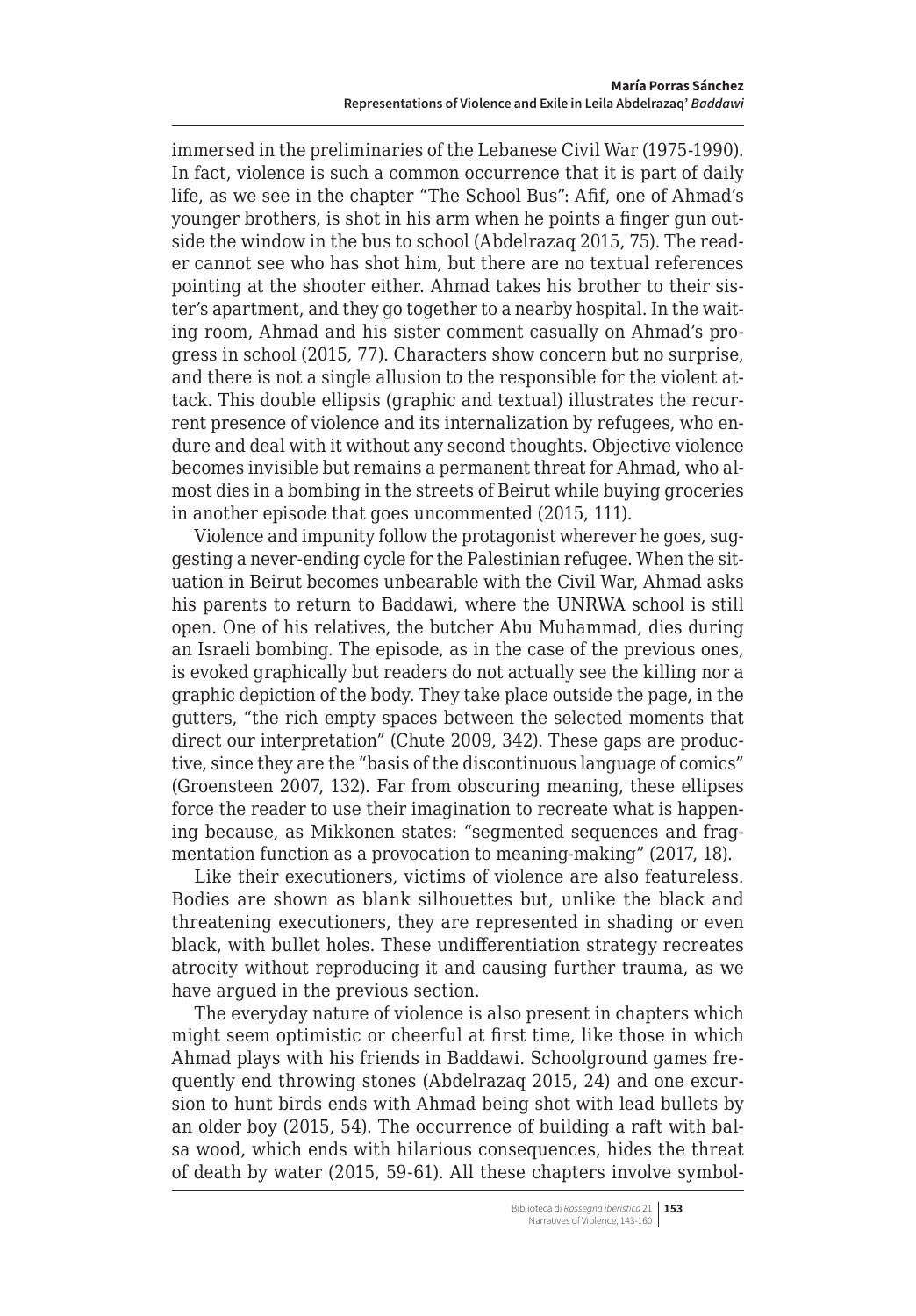<span id="page-11-0"></span>ic violence in one way or another, even pointing at the psychological damage caused by systemic and objective violence. In yet another hunting excursion, Ahmad's rifle explodes hurting his hand. The last page in this chapter is a full-page panel in which Ahmad and his two friends are represented as black silhouettes with rifles and a *kufiyah* (2015, 89). The image powerfully reminds the reader of the black silhouettes of the army soldiers, insinuating that these boys might grow up to become Palestinian soldiers.

Besides symbolic violence, the graphic memoir also exhibits poverty, discrimination, nepotism, problems for accessing education and lack of opportunities. All of them are constant presences in Ahmad's daily life in Baddawi and Beirut and can be also considered systematic forms of violence. This encroaching circumstance makes Ahmad realize that his life has come to a standstill, an illustration of Han's claim that "a society dominated by the hysteria for survival is a society of the undead, capable neither of living nor of dying" (Han 2018, 35). In order to move forward and escape violence, Ahmad chooses exile.

## 5 Representing Exile: Out-of-Placeness as Identity

For Palestinians, violence and exile go hand in hand. The Nakba, as we have seen, involved a massive ethnic cleansing and the establishment of a settler-colonialist state on the majority of Palestinian territory. But also about 90% of the population was driven out from their lands and homes "by psychological warfare and/or military pressure and a large number at gunpoint" (Masalha 2012, 2). The result was 750,000 refugees, who were barred from returning. For those in exile, Palestine became an "essentially lost world" (Said 2012, 14).

Said defines exile as an individual experience in connection with a collective, as an exterior experience that marks inner life: "exile is a solitude experienced outside the group: the deprivations felt at not being with others in the communal habitation" (Said 2001b, 177). Many descendants of those who went into exile have never set foot in Palestine, many others do not longer have any relatives living there, as in Leila Abdelrazaq's case. However, she considers herself Palestinian and has become an activist for the Palestinian rights (Sawyer 2018, 4). She represents the "spirit of resilience" that Said assigns to Palestinian people (1992, 9) by bringing into focus the Palestinian diaspora in most of her works and also by promoting SWANA and Arab American comics creators through her independent publishing company, Maamoul Press.

As a second generation exiled Palestinian, her narrative proves that "Palestinian life remain dispossession, exile, dispersion, disenfranchisement and, by no means least, an extraordinarily widespread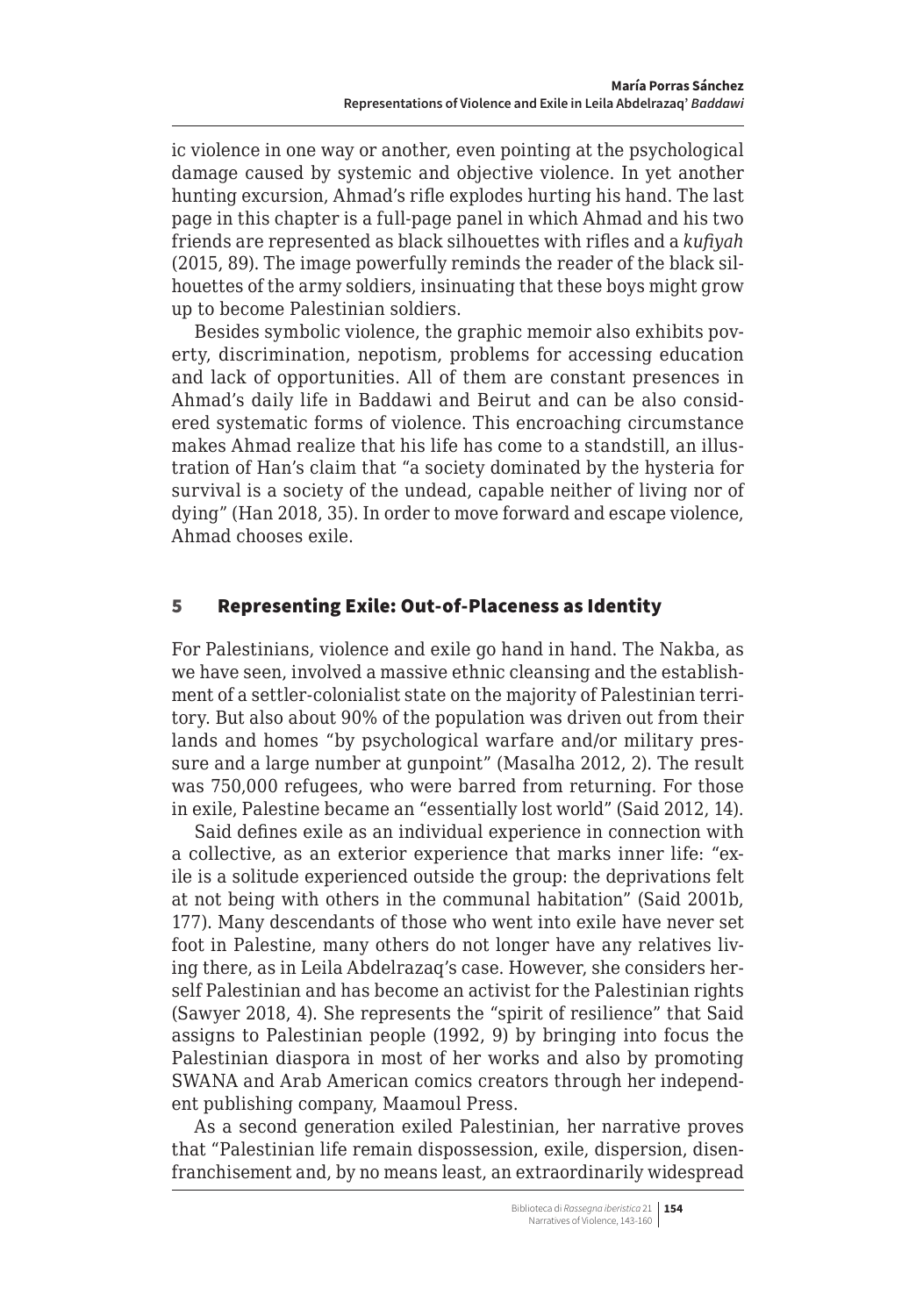and stubborn resistance" (Said 1992, 9). Even if Abdelrazaq's graphic memoir is an example of postmemory, exile continues to be an "essential sadness [which] can never be surmounted" (Said 2001b, 173).

The cover of the graphic memoir concentrates all the evocative and symbolic charge of exile. Besides alluding to the refugee camp in Lebanon, the title *Baddawi* "is derived from the word 'Bedouin': *nomad*" (Abdelrazaq 2015, 18). Nomad identity is indirectly represented through the *tatreez* designs that frame the cover, the same graphic motif that serves as unifying thread through the different chapters. For Abdelrazaq, this motif is a representation of exiled Palestinians, as shown in her work *A Map of Palestine*, a hand-painted mural for her solo exhibition in the Arab American National Museum.<sup>5</sup> The mural was a monochromatic world map where different areas around the world, those populated by the Palestinian diaspora, were marked with red *tatreez*. A thread stems from each of those areas, all of them converging in Palestine. The transnational presence of Palestinians and their connection with their home country highlights their reality, a diasporic existence that is "part of their lives, part of their very identity" (Žižek 2008, 128).

The "out of placeness" (Said 2012) suggested in the title is furtherly emphasized by the presence of Ahmad with his back turned to the reader and his hands folded behind. It is a very evident reference to Handala, a character created by the Palestinian cartoonist Naji al‑Ali, perhaps the most popular artist in the Arab world (Chute 2016, 212). Al-Ali also abandoned Palestine as a refugee when he was ten. Handala was the protagonist of all of his comics strips, a barefoot ten-year-old boy who never grows up nor turns his back to the spectator, a silent witness of the events in front of him, from the brutality of Israeli occupation to the corruption of Palestinian political parties. If in Abdelrazaq's work *A Map of Palestine* Handala is the one holding the threads that unite the diasporic existence, Ahmad impersonates Handala in *Baddawi*'s cover. As the original Handala, both characters stand as symbols of Palestinian refugeehood, contributing to creating a site for the construction of Palestinian refugee and Arab identity (Najjar 2007, 258).

The tribute to Handala as a symbol of Palestinian exile is also a memento of the compromise between the collective and the individual in testimonial narratives. Although both characters bear witness implicating the readers in the events at hand, Ahmad's story relies in the individuality of his experience as an exile: Handala is a faceless,

<sup>5</sup> *Drawing in the Diaspora: Comic Art & Graphic Novels by Leila Abdelrazaq*. Arab-American National Museum, Dearborn, Michigan (November 12, 2016-April 19, 2017). [https://arabamericanmuseum.org/exhibition/drawing-in-the-diaspora-comic](https://arabamericanmuseum.org/exhibition/drawing-in-the-diaspora-comic-art-graphic-novels-by-leila-abdelrazaq/)[art-graphic-novels-by-leila-abdelrazaq/](https://arabamericanmuseum.org/exhibition/drawing-in-the-diaspora-comic-art-graphic-novels-by-leila-abdelrazaq/).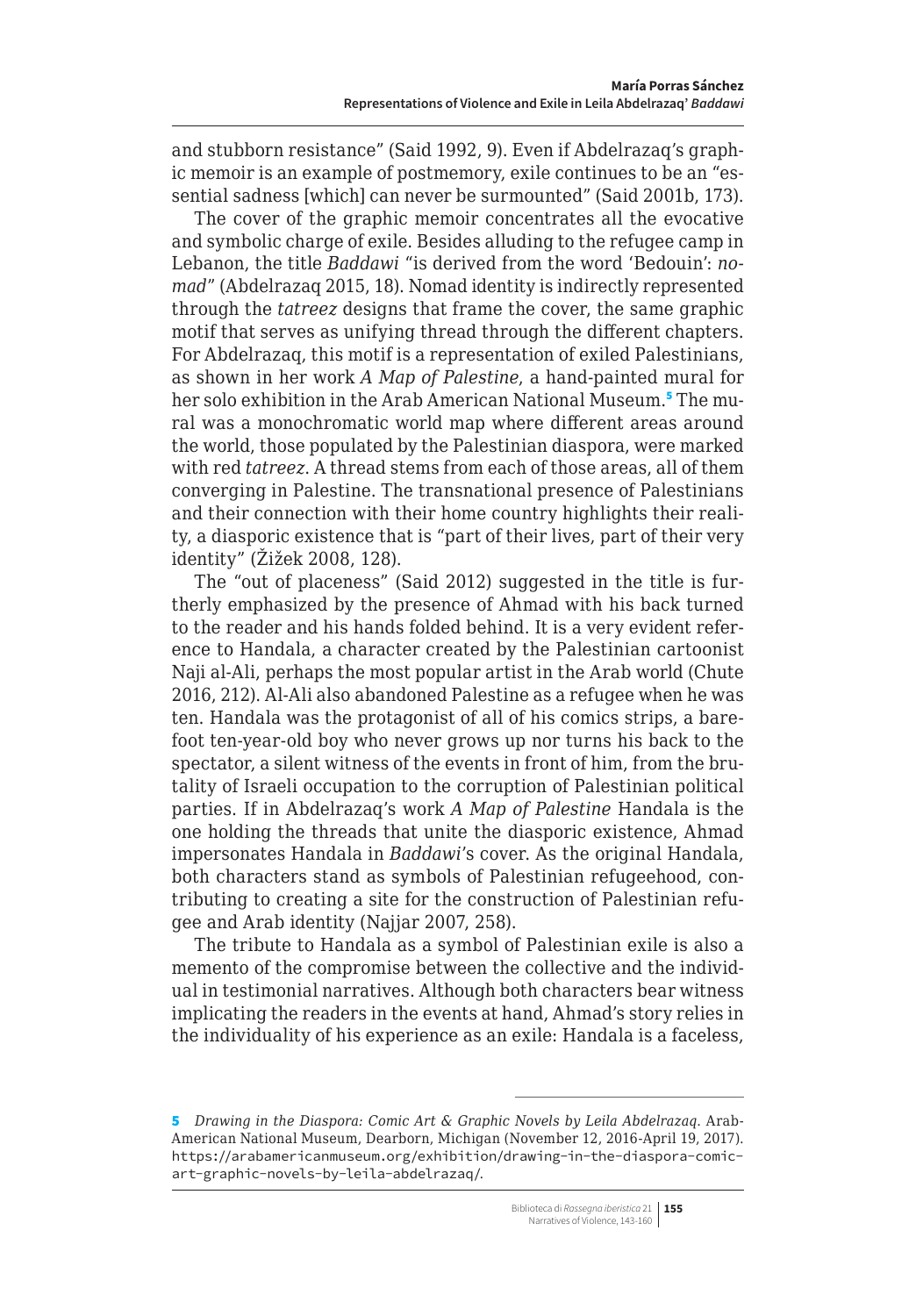fictional boy who stands for Palestinian exile; Ahmad stands for a real boy with a real story, one of the countless examples for the same event. It is through his individual experience that he contributes to Palestinian memory (Naghibi, Rifkind, Ty 2020, 300). However, as we have seen, his individual experience is fictionalized through low iconicity and graphic essentialism, and through the use of the coming-of-age motif.

Beside its cover, *Baddawi* is replete with visual metaphors evoking exile. One of the first pages features a large panel framed by a *tatreez* design with a view of Safsaf at dawn, a tree, and Ahmad's parents up front (Abdelrazaq 2015, 16). This nostalgic vista abruptly changes with the above-mentioned attacks of the Irgun (2015, 17). However, when Ahmad tries to imagine what Palestine would be like, Abdelrazaq recovers the image of the dawn and the tree framed by *tatreez* while listening to her mother's stories (2015, 34). It is noticeable that Ahmad's happy memories with his friends are also set at dawn (2015, 56, 58). Also, the few chapters without any allusions to symbolic or objective violence involve a remembrance of Palestine. These frequently include memories related to food – as when Ahmad goes to pick up herbs for his mother for the preparation of the traditional Za'atar – or festivities – like the Eid in Ramadan, celebrated with card games, food and "stories of Palestine" (2015, 39). Stories about the lost homeland are the stronghold of Palestinian identity; memory is preserved in them in connection to food and traditions as a means of retaining cultural identity.

Nevertheless, identity is always fragmentary for exiles. The sense of homelessness pervades every aspect of Ahmad's life. He is always on the move to escape violence and travels between Beirut and Baddawi, "whichever seemed safer at the time […] Ahmad was always trying to outrun the war" (Abdelrazaq 2015, 101). However, the war catches up with him even in his nightmares. Nostalgic reminders of Palestine are not enough for him to create a permanent haven. Said writes that "exiles feel […] an urgent need to reconstitute their broken lives, usually by choosing to see themselves as part of a triumphant ideology or a restored people" (2001, 177). Ahmad embodies this premise when the time comes to decide whether to stay in Beirut/ Baddawi or go to the US to study and begin a new life. Such a choice is dramatically represented in a full page: above, the dawn, an adult Ahmad with a blonde wife and two kids, a house with a car and a fence dividing the scene; underneath, Ahmad and the silhouette of an Israeli soldier in the familiar, broken landscape of wartime Lebanon (Abdelrazaq 2015, 108). The choice is a mutually exclusive binary opposition: staying and facing a violent existence, even death, or leaving for good to survive and pursue the American dream. Ahmad opts for the second. The immediate threat of violence disappears, although the exiled condition remains.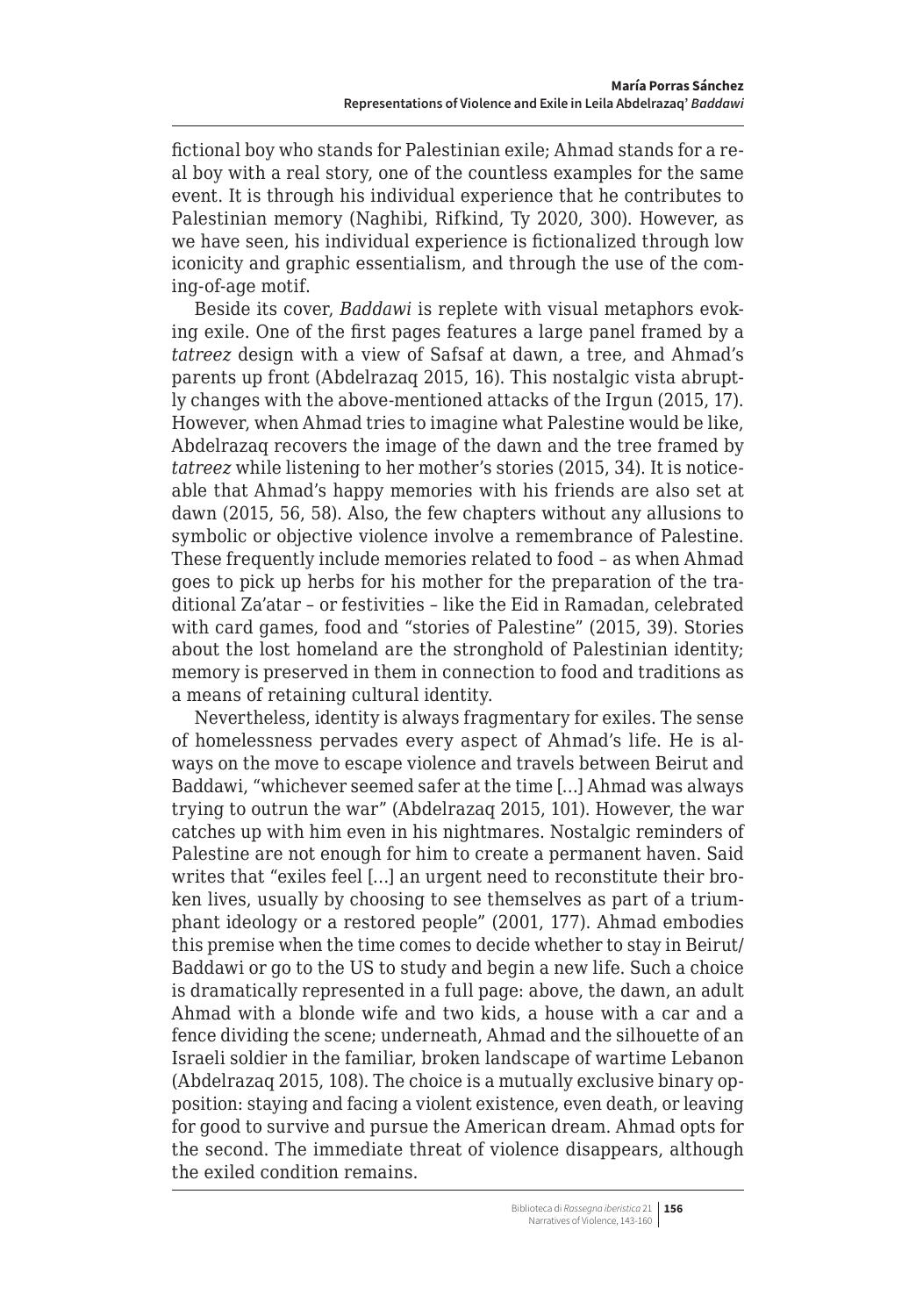<span id="page-14-0"></span>Ahmad's comings and goings from Baddawi to Beirut, his precarious existence as a refugee exposed to daily violence, discrimination, nepotism or poverty, and the impossibility of returning "home" attest for the exile's "discontinuous state of being" (Said 2001b, 177). This interrupted existence is a constant reminder of what is left behind, Palestine, but Palestine's projection also hovers above Ahmad's future. Around the same time, he receives an acceptance letter from an US college, his parents recommend him to marry his friend Manal. In his imagination, the prospect of marrying Manal involves staying in Lebanon in the midst of violence (Abdelrazaq 2015, 112). Abdelrazaq recreates a literal crossroads to represent this turning point in Ahmad's life: Ahmad is presented in a full page with two roads: one traverses Lebanon, the other the US; in the distance, as the sun at dawn, a map of Palestine inscribed with *tatreez*. Both roads seem to lead to Palestine, although this could also be a golden mirage. Whichever road he takes, his choice for the future will be always tainted by what is left behind, Palestine. Going to the US is yet another detour to attain that end, a choice prompted by survival, not an end in itself. Again, Ahmad is represented as Handala but, unlike al-Ali's original and *Baddawi*'s cover, he is no longer a child, but a soon-to-be adult facing adult life and adult choices. With these visual metaphors including crossroads and parted ways, Abdelrazaq introduces a common motif in coming-of-age narratives: a protagonist who matures when making vital choices which will be determining for their adult life.

## 6 Conclusions

In *Baddawi*, Abdelrazaq places her father's subjective experience at the center of Palestinian diaspora. Her family's individual archive sheds light on a wider context, Palestinian collective experience, offering a counter-narrative of history without documenting such context in detail. As a memory artifact and an example of postmemory, *Baddawi* evokes the dynamism of such a subjective experience in account of its rich layout and structure of short chapters: an array of independent memories that illustrate some of the most salient episodes of Ahmad's childhood and youth. As a secondary witness, Abdelrazaq acknowledges her position and the gaps in her testimony.

Abdelrazaq's originality strives in her use of family memories to create a personal story, but instead of documenting the larger context of the Palestinian conflict in detail or to present her characters realistically or even recognizably, she opts for two narrative strategies that depersonalize such story: on a graphic level, by using a low degree of iconicity which allows the identification reader-character, on genre level, by assimilating the coming-of-age motif. The author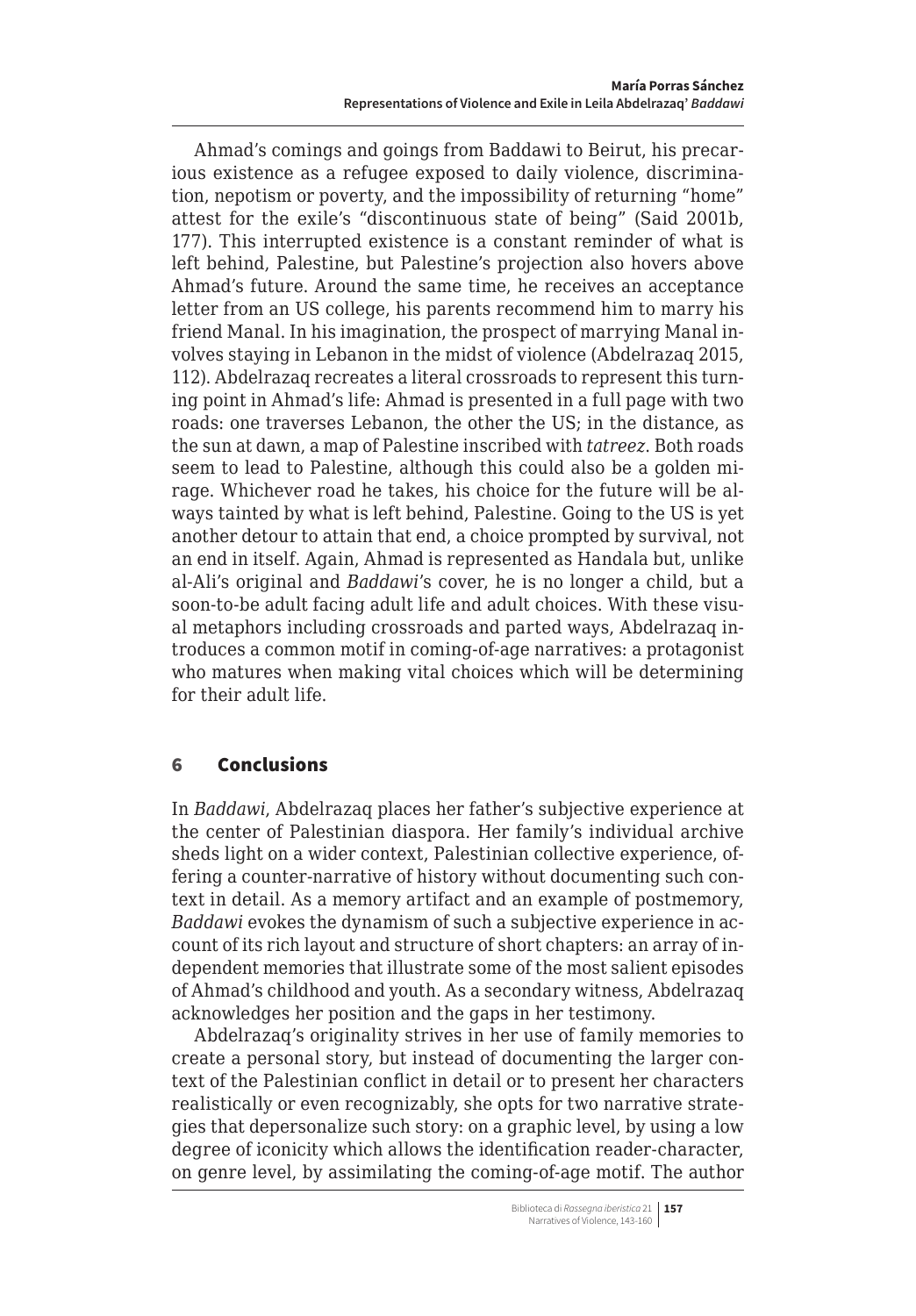treads her own path turning her subjective family memories not into a fictionalized documentary.

Furthermore, fragmentation can be effectively transformed into a creative device. Since readers can fill gaps and ellipsis productively, the fragmentary nature of comics in general and of *Baddawi* in particular echoes the fragmentary nature of memory. Such fragmentary nature also calls for the "nomadic, decentered, contrapuntal" nature of exile (Said 2001b, 186). Homelessness provoked by violence and exile is kept at bay thanks to stories. In Baddawi, the only memories devoid of violence are related to stories of Palestine. Stories, passed from one generation to another, become a home for Ahmad and his family: "Ahmad wondered what Palestine would be like. He thought of his mother's stories" (Abdelrazaq 2015, 34). These oral stories were told by Ahmad's elders to Ahmad, and by Ahmad to Leila, who in turn tells them to us through her graphic memoir. Abdelrazaq's text becomes yet another link in the chain of stories interconnecting subjective experiences within history, as *tatreez* connects exile experiences, memory and Palestine.

Systemic and symbolic violence permeates every aspect of Ahmad's life, from his everyday activities to his dreams and his games with his peers. Ahmad's choice of leaving Lebanon and his family to pursue university studies in the US is a way of avoiding systemic and objective violence, although it is a prolongation of his diasporic experience.

In terms of representation, the absence of explicit violence and its graphic codification involves a productive exchange between reader and author to engage with Palestinian memory. The threatening silhouettes of Israeli soldiers stand for the ruthless violence experienced by Ahmad and Palestinian people; the author depersonalizes and demonizes the soldiers depriving them of individual features in order to criticize the rhetoric in the representations of the Palestinian conflict in US mainstream media.

Like Naji al-Ali's character Handala, Ahmad is endowed with a "moral entity" (Sacco 2009, ii) in his compromise with Palestinian memory, becoming a symbol of the Palestinian diaspora. But unlike Handala, his subjectivity makes his plight differential and unique. In addition, *Baddawi* also calls into the reader's attention the ethical implications of transferring the "pain of others" (Sontag 2003) when documenting violent episodes of history. As a secondary witness, Abdelrazaq's role in voicing silenced histories/stories without trivializing the exposed events and without causing further trauma is fundamental. The author uses a two-fold strategy to represent violence and exile for engaging the reader without traumatizing them. On the one hand, a non-naturalistic and simple graphic treatment of atrocity by which victims of violence become featureless, blank silhouettes. On the other, the use of the coming-of-age story, frequently seen in crossovers for illustrating narratives of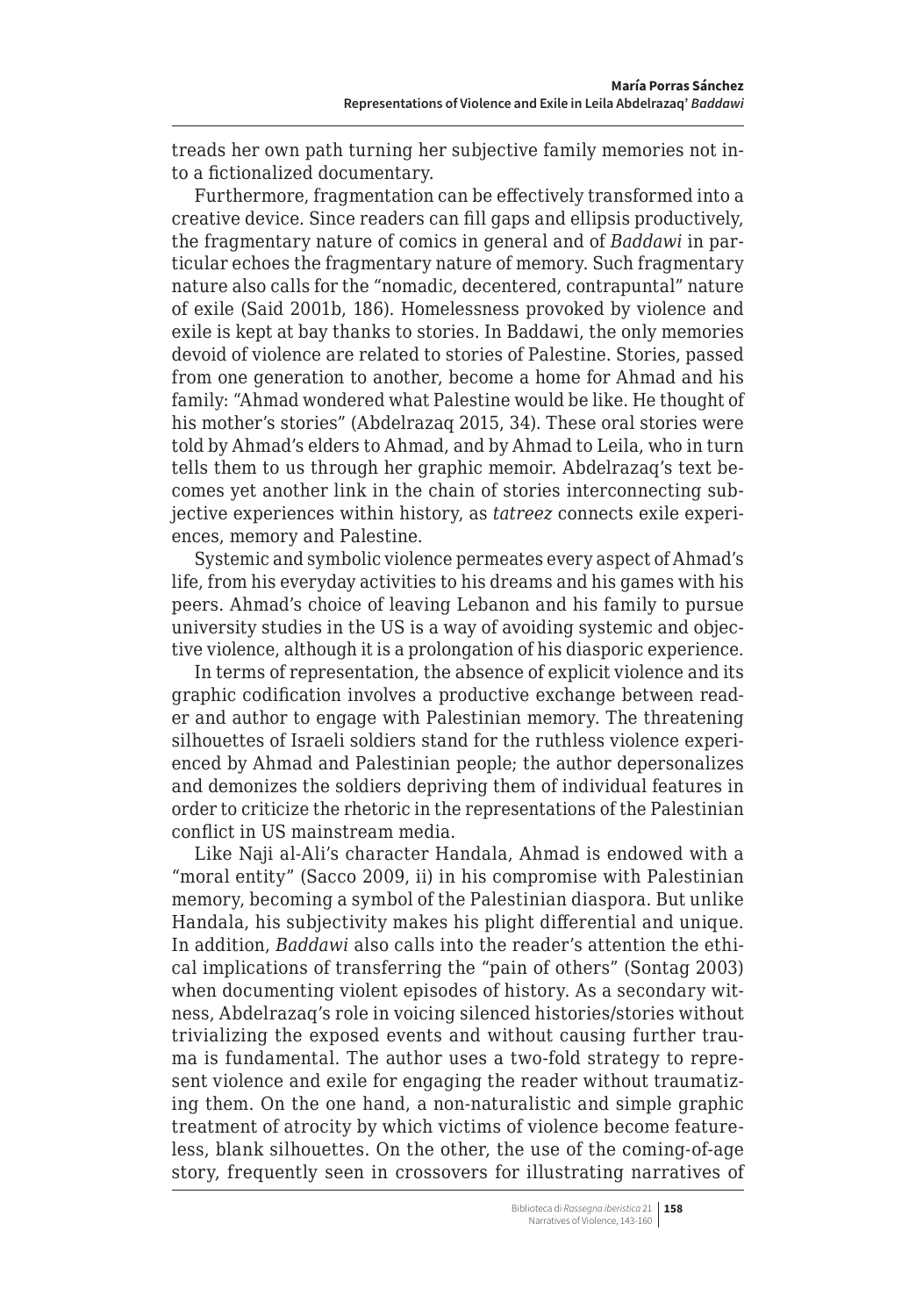growth, resilience and resistance while promoting an identification with the reader.

Therefore, *Baddawi* manages to balance the individual and the collective experience of violence and exile, turning Ahmad's individual plight into a symbol of the Palestinian diaspora, but effectively presenting that experience as a universal motif, a coming-of-age story, suitable for engaging a wide range of young and adult readers.

# **Bibliography**

Abdelrazaq, L. (2015). *Baddawi*. Charlottesville: Just World Books.

Ahmed, M.; Crucifix, B. (2018). *Comics Memory: Archives and Styles*. Basingstoke; New York: Palgrave Macmillan.

Alfarhan, H.S. (2020). "Visual Detention: Reclaiming Human Rights through Memory in Leila Abdelrazaq's *Baddawi*". Davies, D.; Rifkind, C. (eds), *Documenting Trauma in Comics: Traumatic Pasts, Embodied Histories, and Graphic Reportage*. Basingstoke; New York: Palgrave Macmillan, 153-71.

Beckett, S.L. (2009). *Crossover Fiction: Global and Historical Perspectives*. Abingdon; New York: Routledge.

Benvenisti, E.; Gans, C.; Hanafi, S. (2007). *Israel and the Palestinian Refugees*. Berlin: Springer.

Cheurfa, H. (2020). "Testifying Graphically: Bearing Witness to a Palestinian Childhood in Leila Abdelrazaq's *Baddawi*". *a/b: Auto/Biography Studies*, 35(2), 359-82. <https://doi.org/10.1080/08989575.2020.1741185>.

Chute, H.L. (2016). *Disaster Drawn: Visual Witness, Comics, and Documentary Form*. Cambridge (MA): Harvard University Press.

Chute, H.L. (2009). "History and Graphic Representation in *Maus*". Heer, J.; Worcester, K. (eds), *A Comics Studies Reader*. Jackson (MS): University Press of Mississippi, 340-62.

Davis, K.A. (2015). Review of *Baddawi*, by Abdelrazaq, L. *The Washington Report on Middle East Affairs*, 34(4), 62. [https://issuu.com/washreport/](https://issuu.com/washreport/docs/volxxxivno4) [docs/volxxxivno4](https://issuu.com/washreport/docs/volxxxivno4).

Feldman, K.P. (2020). "Carceral Entanglement in the Work of Leila Abdelrazaq". *Qui Parle: Critical Humanities and Social Sciences*, 29(1), 1-14. [https://doi.](https://doi.org/10.1215/10418385-8241879) [org/10.1215/10418385-8241879](https://doi.org/10.1215/10418385-8241879).

Fischer, N. (2013). "Graphic Novels Explore an (Un-)Holy Land". *Quest. Issues in Contemporary Jewish History*, 6, 210-36. [http://doi.org/10.48248/](http://doi.org/10.48248/issn.2037-741X/757) [issn.2037-741X/757](http://doi.org/10.48248/issn.2037-741X/757).

García, S. (2015). *Cómics Sensacionales*. Barcelona: Larousse.

Ghanem, D. (2018). "Interview with Palestinian Artist and Author Leila Abdelrazaq". *Follow the Halo: Visual Arts from the Middle East and Beyond*. [https://](https://www.followthehalo.com/features/2018/7/15/interview-with-palestinian-artist-and-author-leila-abdelrazaq) [www.followthehalo.com/features/2018/7/15/interview-with](https://www.followthehalo.com/features/2018/7/15/interview-with-palestinian-artist-and-author-leila-abdelrazaq)[palestinian-artist-and-author-leila-abdelrazaq](https://www.followthehalo.com/features/2018/7/15/interview-with-palestinian-artist-and-author-leila-abdelrazaq) (2021-01-05).

Groensteen, T. (2007). *The System of Comics*. Jackson (MS): University Press of Mississippi.

Han, B.-C. (2018). *Topology of Violence*. Cambridge (MA): MIT Press.

Hirsch, M. (2013). "The Generation of Postmemory". Weissberg, L.; Beckman, K. (eds), *On Writing with Photography*. Minneapolis (MN): University of Minnesota Press, 202-30.